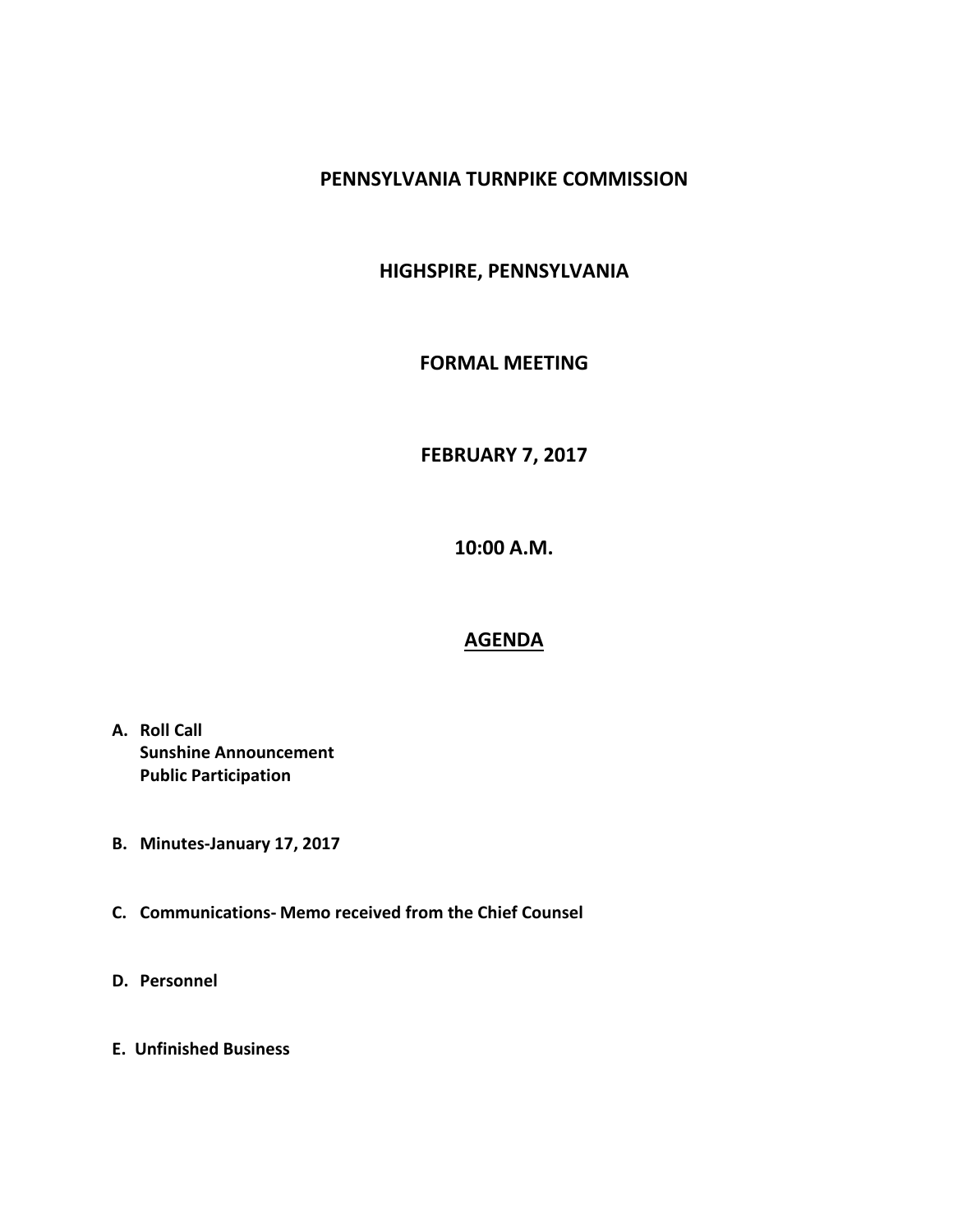**FORMAL AGENDA-FEBRUARY 7, 2017 Page 2 of 9 F. NEW BUSINESS**

#### **1. Approve the Bond Resolutions for the items listed in memos "a" through "c":**

- **a. REMOVED FROM THE AGENDA. Authorize the approval of the issuance of the Pennsylvania Turnpike Commission's variable and/or fixed rate Turnpike Revenue Bonds (Series A of 2017) in an aggregate principal amount not to exceed \$500,000,000 (based on par amount) in one or more series or subseries, taxable or tax-exempt, for the purpose of financing (1) the costs of various capital expenditures for the Pennsylvania Turnpike System set forth in the Commission's current Ten Year Capital Plan or any prior capital plan including, but not limited to, the reconstruction of roadbed and roadway, the widening, replacing and redecking of certain bridges and/or the rehabilitation of certain interchanges and (2) the refunding of all or portion of certain outstanding Turnpike Revenue Bonds, in each case including funding necessary reserves, the cost of credit facilities and/or reserve fund credit facilities and capitalized interest; authorizing the execution, delivery and distribution of the following: (1) one or more Supplemental Trust Indentures for the bonds; (2) one or more preliminary Official Statements or preliminary private placement memoranda; (3) one or more Official Statements or private placement memoranda; (4) one or more purchase contracts or private placement agreements; (5) agreements for the provision of one or more credit facilities and/or reserve fund credit facilities and any related agreements; (6) one or more remarketing agreements; (7) one or more continuing disclosure agreements; (8) one or more interest rate swaps or other derivatives, or amendments to or terminations of existing interest rate swaps; (9) one or more escrow deposit agreements; and (10) any other necessary or appropriate documents or certificates; providing for the appointment of bond counsel, co-bond counsel and disclosure counsels; appointing the co-financial advisors and providing for the appointment of one or more underwriters and/or other professionals; and making a declaration of official intent that the Commission be reimbursed from bond proceeds for certain expenditures paid prior to the issuance of such bonds; authorizing the taking of further action; repealing inconsistent resolutions; and declaring that this resolution shall be liberally construed;**
- **b. REMOVED FROM THE AGENDA.** Authorize the approval of the issuance of the Pennsylvania **Turnpike Commission's subordinate revenue bonds or notes, including bond anticipation notes, in one or more series or sub-series, fixed rate or variable rate, taxable or tax-exempt, in an aggregate initial principal amount not to exceed \$500,000,000, to finance or refinance the costs of (a) making lease, grant or other payments to the Pennsylvania Department of Transportation in accordance with act 44 and act 89, (b) refunding all or a portion of any bond anticipation notes, other short-term indebtedness or subordinate indenture bonds previously issued by the Pennsylvania Turnpike Commission for the foregoing purposes, (c) reimbursing the Pennsylvania Turnpike Commission for payments previously made to the Pennsylvania Department of Transportation in accordance with act 44 and act 89, (d) any debt service reserve or similar funds, credit facility costs or capitalized interest related to such bonds, and (e) issuance of such bonds;**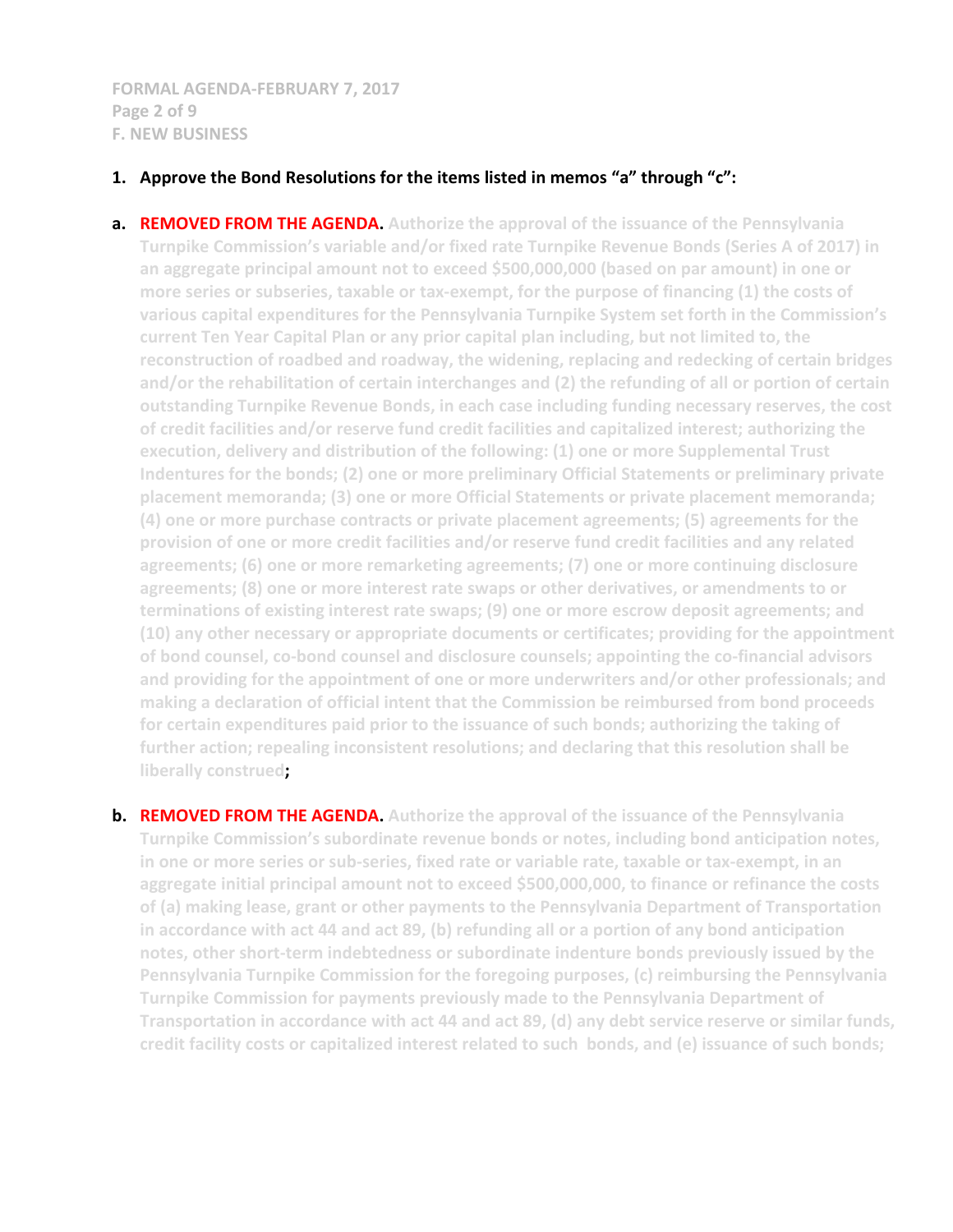**FORMAL AGENDA-FEBRUARY 7, 2017 Page 3 of 9 F. NEW BUSINESS**

**c. REMOVED FROM THE AGENDA. Authorize the approval of the issuance of the Pennsylvania Turnpike Commission's variable and/or fixed rate Turnpike Revenue Bonds (Series B of 2017) in an aggregate principal amount not to exceed \$500,000,000 (based on par amount) in one or more series or subseries, taxable or tax-exempt, for the purpose of financing (1) the costs of various capital expenditures for the Pennsylvania Turnpike System set forth in the Commission's current Ten Year Capital Plan or any prior capital plan including, but not limited to, the reconstruction of roadbed and roadway, the widening, replacing and redecking of certain bridges and/or the rehabilitation of certain interchanges and (2) the refunding of all or portion of certain outstanding Turnpike Revenue Bonds, in each case including funding necessary reserves, the cost of credit facilities and/or reserve fund credit facilities and capitalized interest; authorizing the execution, delivery and distribution of the following: (1) one or more Supplemental Trust Indentures for the bonds; (2) one or more preliminary Official Statements or preliminary private placement memoranda; (3) one or more Official Statements or private placement memoranda; (4) one or more purchase contracts or private placement agreements; (5) agreements for the provision of one or more credit facilities and/or reserve fund credit facilities and any related agreements; (6) one or more remarketing agreements; (7) one or more continuing disclosure agreements; (8) one or more interest rate swaps or other derivatives, or amendments to or terminations of existing interest rate swaps; (9) one or more escrow deposit agreements; and (10) any other necessary or appropriate documents or certificates; providing for the appointment of bond counsel, co-bond counsel and disclosure counsels; appointing the co-financial advisors and providing for the appointment of one or more underwriters and/or other professionals; and making a declaration of official intent that the Commission be reimbursed from bond proceeds for certain expenditures paid prior to the issuance of such bonds; authorizing the taking of further action; repealing inconsistent resolutions; and declaring that this resolution shall be liberally construed.**

## **2. Approve the negotiation and execution of the Agreements, Amendments and a Supplement for the items listed in memos "a" through "h":**

- **a. Easement Agreement with EQM Gathering Opco, LLC to provide EQM a 25 ft. temporary construction easement and a 75 ft. permanent easement for a pipeline right of way on Commission property in Jefferson Hills Borough, Allegheny County; at a net revenue to the Commission of \$123,895.00;**
- **b. Amendment to the previously approved (January 3, 2017, item F-2b) agenda item with Price Chopper for the distribution of E-ZPass in its PA stores, to correct the legal name of the company to The Golub Corporation;**
- **c. Amendment to our agreement with AAA Mid-Atlantic to distribute E-ZPass in its branch offices; exercising the option to renew the agreement for an additional 5-years;**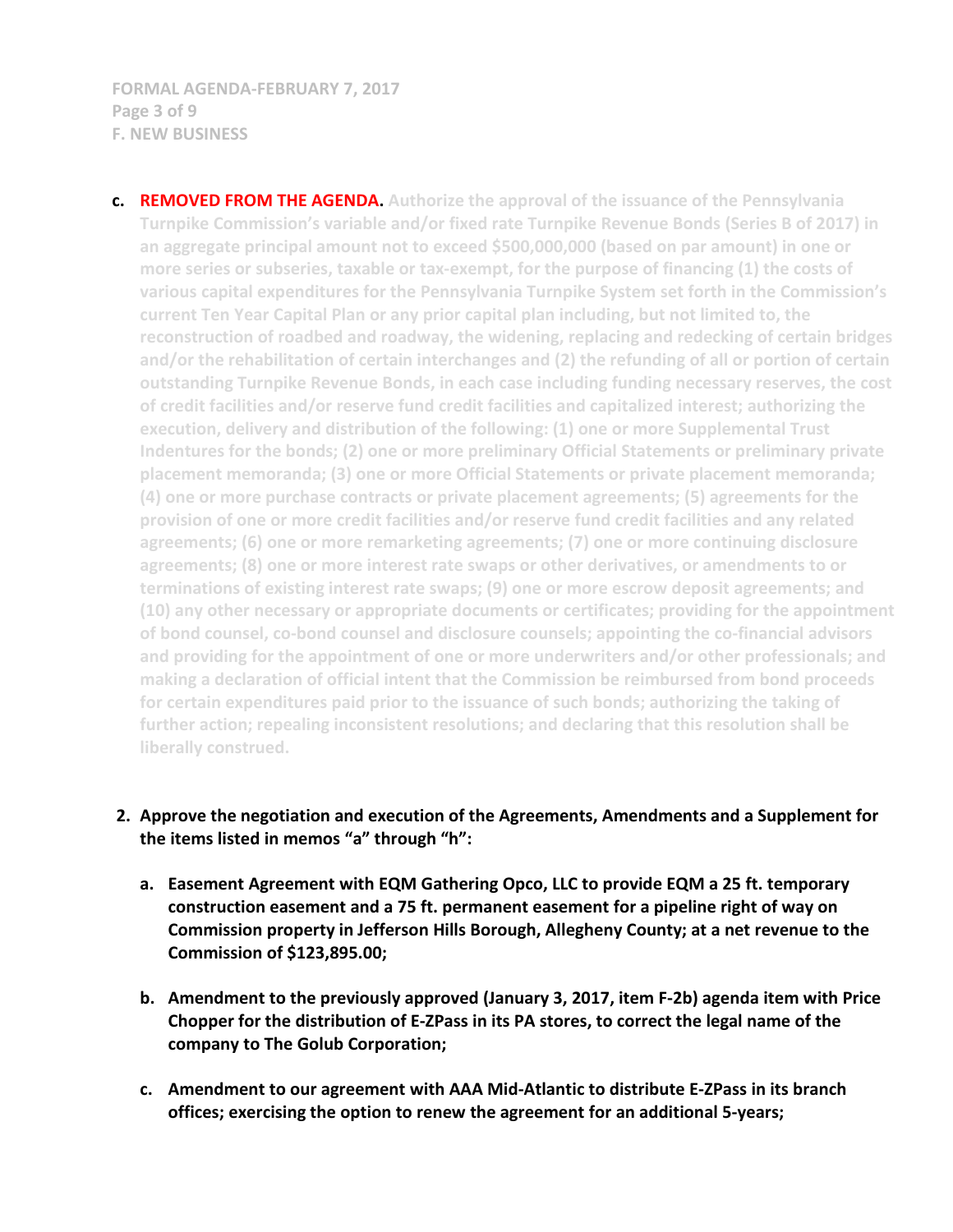- **d. Amendment to our agreement with Kuhn's Market to distribute E-ZPass in its western PA stores; exercising the option to renew the agreement for an additional year;**
- **e. Agreement with Bracey's Supermarkets to distribute E-ZPass in its PA stores;**
- **f. Agreement with the University of Maryland to secure real-time traffic flow data, as procured on behalf of the I-95 Corridor Coalition; at an approximate cost of \$1,300,000.00 over fiveyears;**
- **g. Agreement with Modjeski & Masters for (emergency) design services for the Delaware River Bridge;**
- **h. Supplemental Agreement #1 for property appraisal services with American Appraisal Associates, Inc., for an additional \$26,400.00 for appraisals of new and renovated facilities through June 30, 2020; and approve an Assignment Agreement with American Appraisal Associates, Inc. to assign the active contract to Duff & Phelps Corporation due to its acquisition of American Appraisal Assoc.; the revised not-to-exceed amount of the contract is \$164,100.00.**
- **3. Approve the Right-of-Way Requests for the items listed in memos "a" through "j":**
	- **a. Acquisition of Right-of-Way #1096-A1 (Bernadette M. Wolfe, Edward J. Fochtman, Frank E. Fochtman and Lester J. Fochtman), a partial take parcel necessary for the total reconstruction from MP 128.00 to MP 134.00 by authorizing the following payments:**
		- **\$3,026.89, payable to Bernadette W. Wolfe, representing fair market value & pro-rated taxes**
		- **\$3,026.89, payable to Edward J. Fochtman, representing fair market value & pro-rated taxes**
		- **\$3,026.89, payable to Frank E. Fochtman, representing fair market value & pro-rated taxes**
		- **\$3,026.88, payable to Lester J. Fochtman, representing fair market value & pro-rated taxes**
		- **\$1,500.00, payable to Ginger Jakubowski Appraisals, representing payment of Section 710 damages for reimbursement of appraisal fees;**

**authorize the appropriate Commission officials to execute the Agreement of Sale and other documents that may be required for closing; authorize the payment of additional statutory damages as calculated by the Right-of-Way Administrator and approved by the Chief Counsel; and payment of damages to the property owners is contingent upon their delivery of a deed prepared by the Legal Department;**

**b. Settlement of Right-of-Way #14216-A1 (Miller Family Holdings, L.P.), a partial take parcel necessary for the total reconstruction project from MP 40.00 to MP 48.00; and authorize the appropriate Commission officials to execute the Settlement Agreement and Release as approved by the Legal Department;**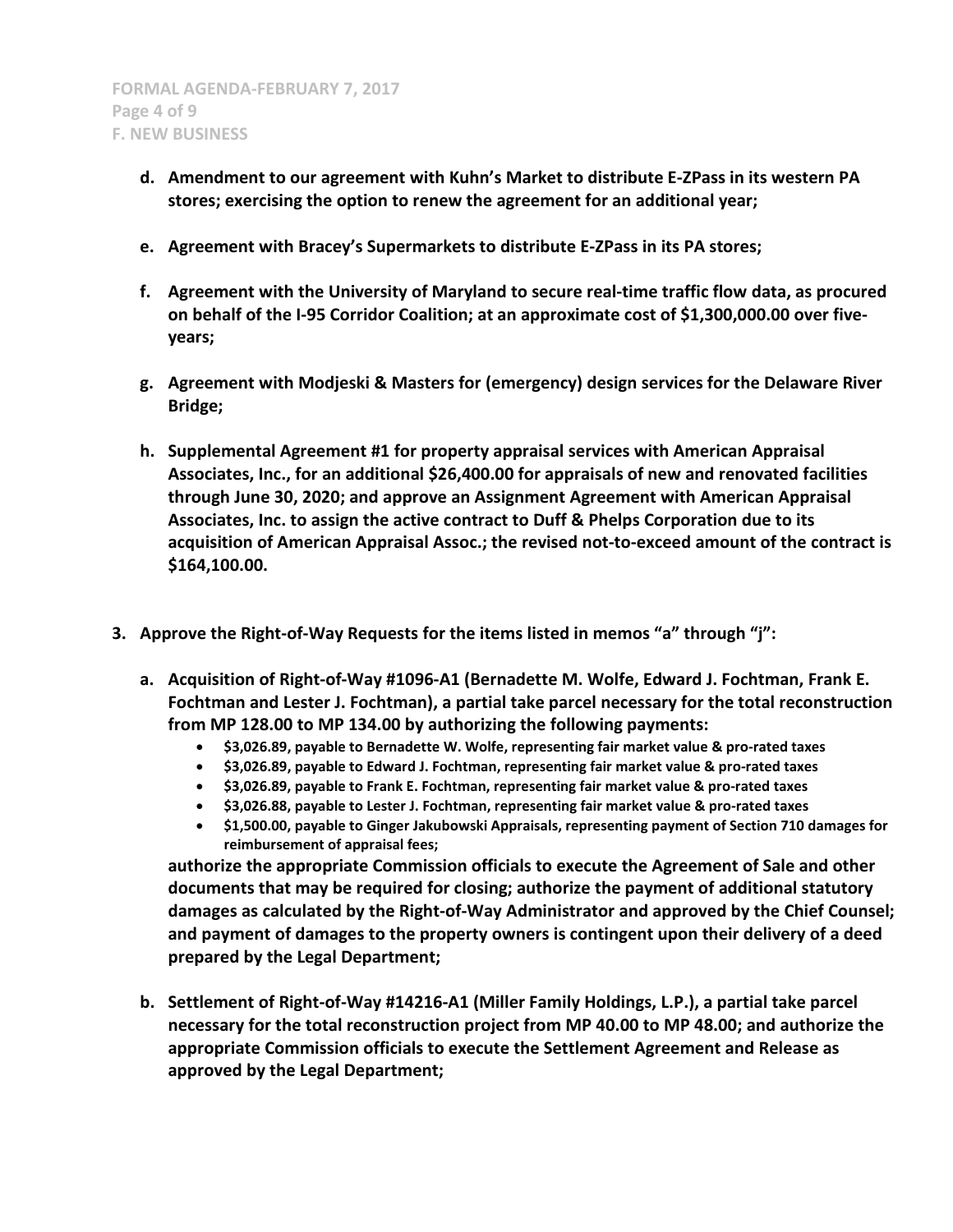**FORMAL AGENDA-FEBRUARY 7, 2017 Page 5 of 9 F. NEW BUSINESS**

- **c. Settlement of Right-of-Way #17394 (William R. & Cindy L. Moore), a partial take parcel necessary for construction of the Southern Beltway, Rt. 22 to I-79, Section 55B by authorizing payment of \$10,400.00 representing settlement funds to William R. & Cindy L. Moore; authorize the appropriate Commission officials to execute the full and final Release and Settlement Agreement as approved by the Legal Department; and payment of the settlement funds is contingent upon the delivery of a fully executed Release and Settlement Agreement as reviewed and approved by the Legal Department;**
- **d. Acquisition of Right-of-Way #17735-A (William Vegeler, Joanne Benson Zagorski, Richard K. Dukehart, Karin Dukehart, Kathleen Berry, Michael Meehan, a/k/a George Michael Meehan, Mary White, a/k/a Mary Ann Meehan White, Susan E. Alrutz and Roberta V. Clark, f/n/a Roberta Bailey), a partial take parcel necessary for construction of the Southern Beltway, Rt. 22 to I-79, Section 55-A2 by authoring payment of \$3,030.00 representing fair market value and pro-rated taxes to Coon & Company, escrow agent; authorize the appropriate Commission officials to execute the Agreement of Sale and other documents that may be required for closing; authorize the payment of additional statutory damages as calculated by the Right-of-Way Administrator and approved by the Chief Counsel; and payment of damages to the property owners is contingent upon their delivery of a deed prepared by the Legal Department;**
- **e. Adopt the proposed Property Acquisition Resolution for Right-of-Way #17746-1 (Douglas & Dalene Quinten and Lamar Advertising, Inc.), a total take parcel necessary for construction of the Southern Beltway, Rt. 22 to I-79, Section 55-A2; authorize payment of Estimate Just Compensation of \$9,519.00 to counsel named at a later date; and authorize payment of additional statutory damages as calculated by the Right-of-Way Administrator and approved by the Chief Counsel;**
- **f. Acquisition of Right-of-Way #1092-B (Jay E. Fisher), a partial take parcel necessary for the total reconstruction from MP 128.00 to MP 134.00 by authorizing payment of \$18,159.38 representing fair market value and pro-rated taxes to Jay E. Fisher; authorize payment of \$1,293.50 representing Section 710 damages to Fike, Cascio & Boose; authorize the appropriate Commission officials to execute the Agreement of Sale and other documents that may be required for closing; authorize the payment of additional statutory damages as calculated by the Right-of-Way Administrator and approved by the Chief Counsel; and payment of damages to the property owner is contingent upon his delivery of a deed prepared by the Legal Department;**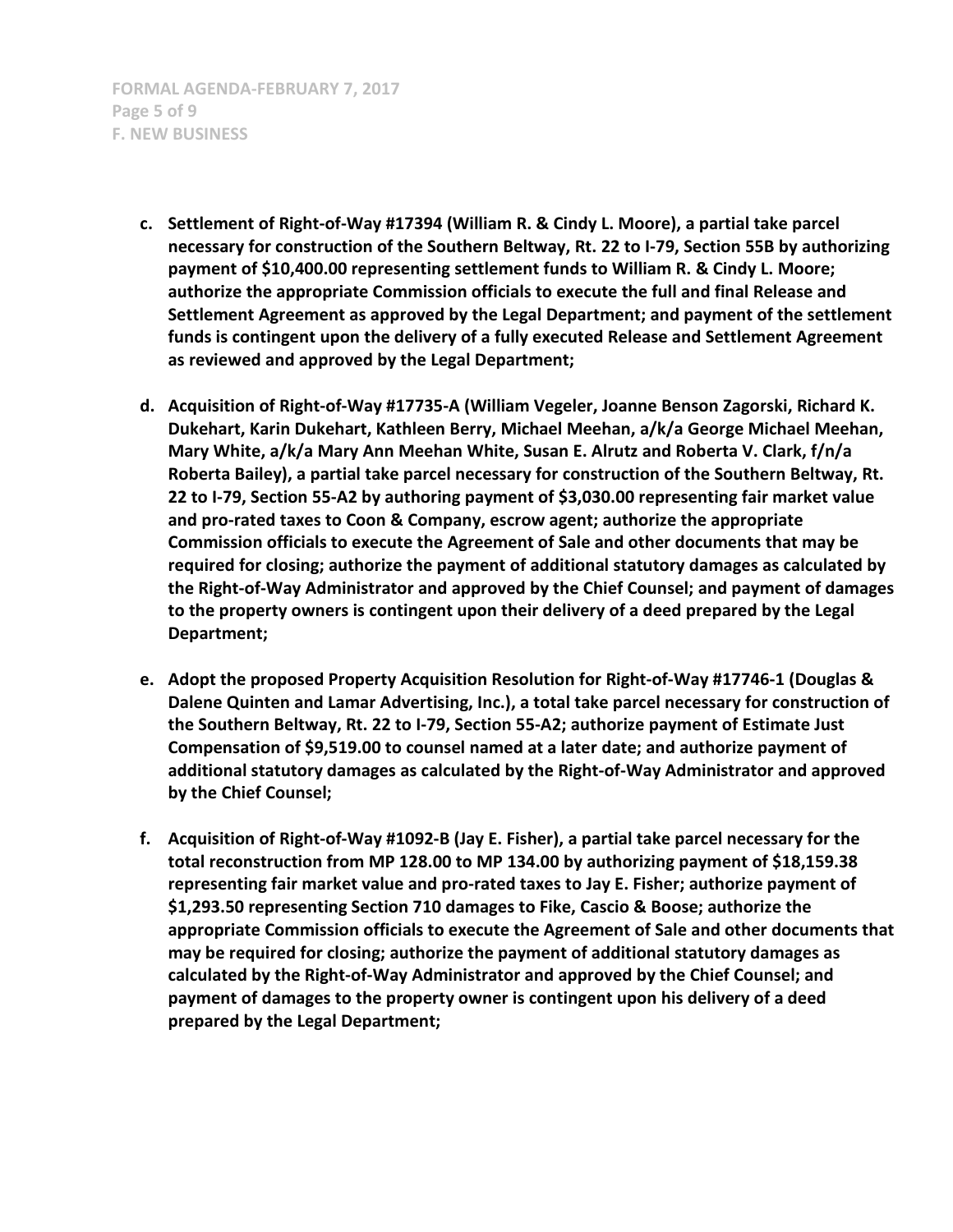**FORMAL AGENDA-FEBRUARY 7, 2017 Page 6 of 9 F. NEW BUSINESS**

- **g. Acquisition of Right-of-Way #6451-D1 (Worcester Township), a partial take parcel necessary for the ITS message boards between MP A42.00 and MP A129.00 by authorizing payment of \$500.00 representing fair market value to Worcester Township; authorize the appropriate Commission officials to execute the Agreement of Sale and other documents that may be required for closing; authorize the payment of additional statutory damages a calculated by the Right-of-Way Administrator and approved by the Chief Counsel; and payment of fair market value to the property owner is contingent upon the delivery of a deed as prepared by the Legal Department;**
- **h. Adopt the proposed Property Acquisition Resolutions for Right-of-Way #17723 (Daniel A. Machek, Lucas Miller, and Range Resources – Appalachia, LLC), a partial take parcel necessary for construction of the Southern Beltway, Rt. 22 to I-79, Section 55-A2; authorize payment of \$154,000.00 representing Estimate Just Compensation to counsel named at a later date; and authorize payment of additional statutory damages as calculated by the Right-of-Way Administrator and approved by Chief Counsel;**
- **i. Adopt the proposed Property Acquisition Resolutions for Right-of-Way #17728 (Estate of Isabel Joan Machek, a/k/a Joan Machek and Range Resources – Appalachia, LLC), a partial take parcel necessary for construction of the Southern Beltway, Rt. 22 to I-79, Section 55-A2; authorize payment of \$22,400.00 representing Estimate Just Compensation to counsel named at a later date; and authorize payment of additional statutory damages as calculated by the Right-of-Way Administrator and approved by Chief Counsel;**
- **j. Acquisition of Right-of-Way #1092-D (Roger L. & Bonnie L. Nunamaker), a partial take parcel necessary for the total reconstruction from MP 128.00 to MP 134.00 by authorizing payment of \$4,029.10 representing fair market value, pro-rated taxes and personal property loss to Roger L. & Bonnie L. Nunamaker; authorize the appropriate Commission officials to execute the Agreement of Sale and other documents that may be required for closing; authorize the payment of additional statutory damages as calculated by the Right-of-Way Administrator and approved by the Chief Counsel; and payment of damages to the property owners is contingent upon their delivery of a deed prepared by the Legal Department.**
- **4. Approve advertising for the items listed in memos "a" through "g":**
	- **a. Consulting firms experienced in performing audits, forensic audits, best practice and compliance assessments, specialized security and investigation services; to create a pool of qualified consulting firms;**
	- **b. Authorized service provider coverage from MP 127.30 to MP 154.10;**
	- **c. Authorized service provider coverage from MP 154.20 to MP 188.60;**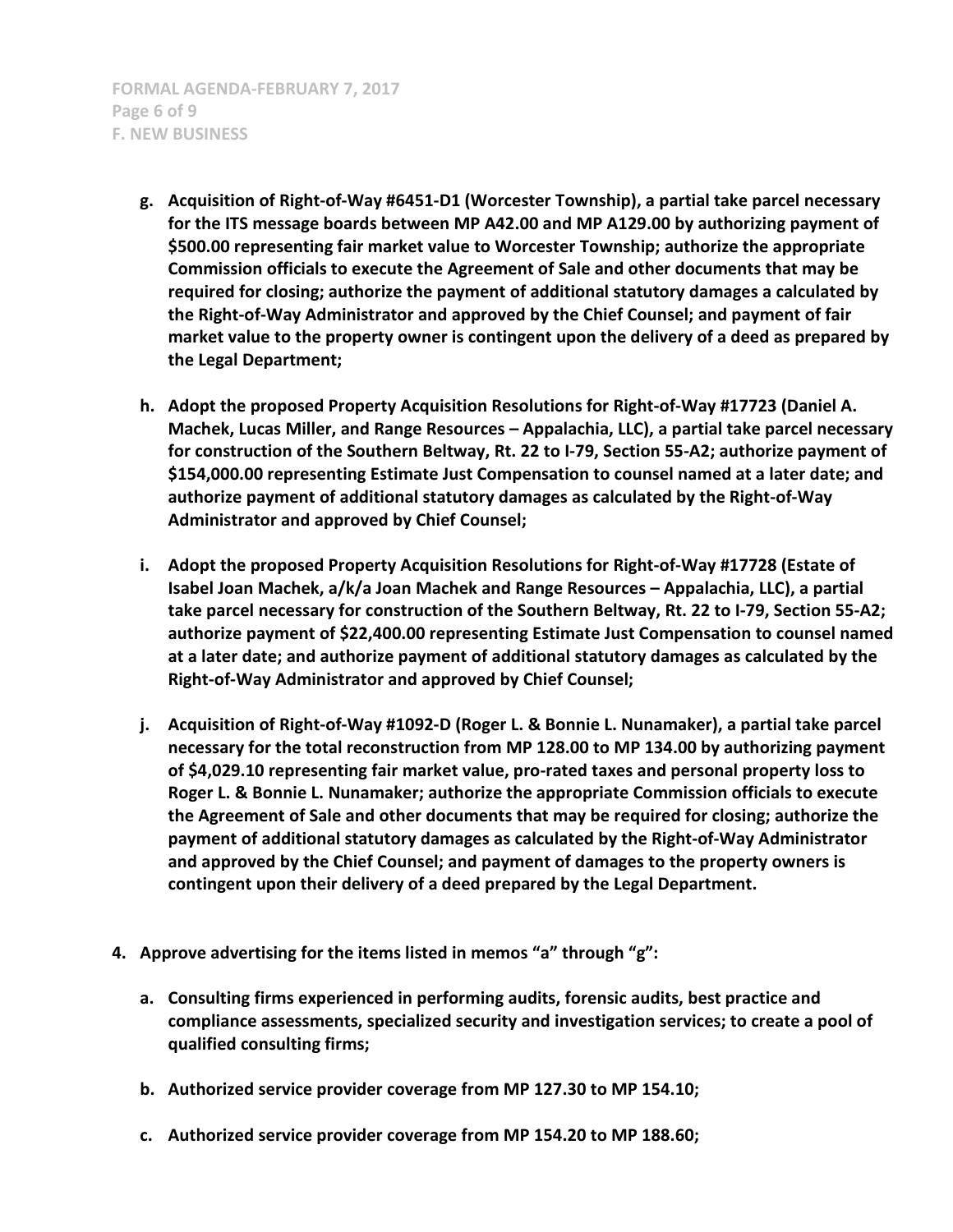- **d. Authorized service provider coverage from MP 188.70 to MP 226.30;**
- **e. Authorized service provider coverage on I-376 (Beaver Valley Expressway) from MP B27.50 to MP B44.80;**
- **f. Pre-employment screening services;**
- **g. Administration and support services of the Construction Documentation System (CDS).**
- **5. Approve the Award of Bids, Change Order and the Issuance of Purchase Orders for the items listed in memos "a" through "h":**
	- **a. Apptio annual subscription for IT financial management cloud services, utilizing the Commonwealth's contract with ePlus Technology, Inc.; at a cost of \$199,000.00;**
	- **b. LogRhythm SIEM software license, utilizing the Commonwealth's contract with ePlus Technology, Inc.; at a cost of \$168,368.89;**
	- **c. Water quality inspection, cleaning and maintenances services at Commission facilities (February 1, 2017 – January 31, 2018); to the lowest responsive and responsible bidder, Your Quality Solutions, Inc.; at a total award of \$200,000.01;**
	- **d. HVAC controls for Districts 3, 4 & 5, exercising the option to renew the agreement for an additional 6 months (March 1, 2017 – August 21, 2017) with Automated Logic Contracting Services, Inc.; at a total cost of \$126,985.00;**
	- **e. Systemwide roadway lighting replacement, utilizing the Commonwealth's contract with Schaedler Yesco Distribution Inc.; at a total award of \$343,229.22;**
	- **f. Dilution control systems and supplies, exercising the option to renew the agreement for an additional year (April 1, 2017 – March 31, 2018) with State Industrial Products Corp., at a cost of \$65,000.00;**
	- **g. Change Order to the agreement for underground storage tank compliance and inventory management services with Synergy Environmental, Inc., to add fifty-two (52) facilities to Fuel-View software systems to monitor for leaks, at a cost of \$60,320.00;**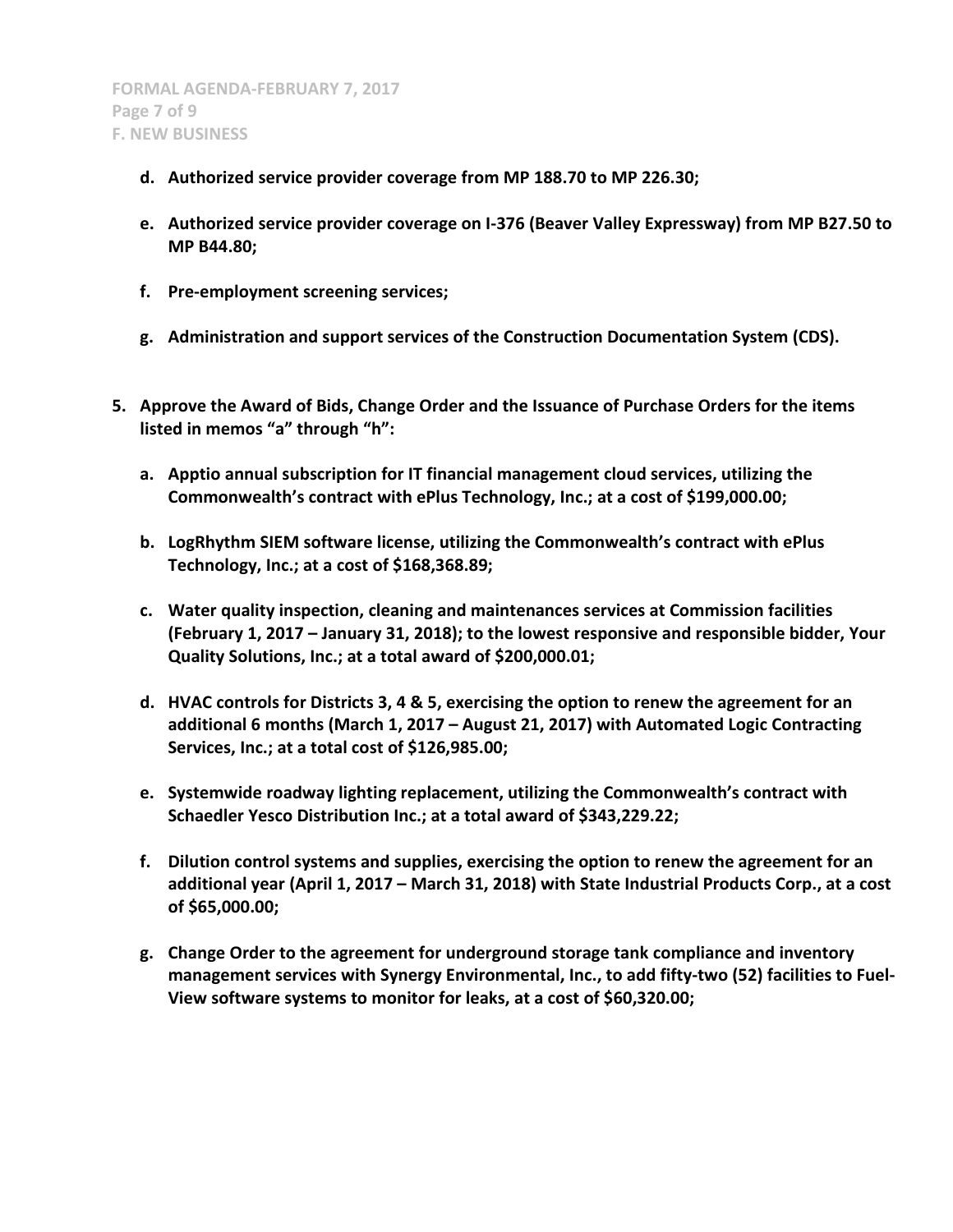| responsive and responsible bidders: |              |           |             |                   |
|-------------------------------------|--------------|-----------|-------------|-------------------|
|                                     | Award        |           | Contingency |                   |
| PA Public Works Equipment Company   | \$63,800.00  |           | \$11,600.00 | <b>District 1</b> |
| PA Public Works Equipment Company   | \$75,150.00  |           | \$29,100.00 | <b>District 2</b> |
| PA Public Works Equipment Company   | \$91,200.00  |           | \$29,100.00 | <b>District 3</b> |
| Vacuum Sales, Inc.                  | \$50,000.00  |           | \$10,000.00 | <b>District 4</b> |
| PA Public Works Equipment Company   | \$25,200.00  |           | \$12,600.00 | <b>District 5</b> |
| <b>TOTAL AWARD + CONTINGENCY:</b>   | \$305,350.00 | $\ddot{}$ | \$92,400.00 |                   |
|                                     |              |           |             |                   |

**h. Catch basin cleaners and sweepers rental (April 1, 2017 – July 1, 2017), to the lowest responsive and responsible bidders:**

- **6. Approve the Award of Contracts for the items listed in memos "a" through "c":**
	- **a. Contract #EN-00198-03-03 for roadway and miscellaneous repairs from MP 0.00 to MP 122.18, to the lowest responsive and responsible bidder, The Lane Construction Corporation; at a not-to-exceed amount of \$2,500,000.00;**
	- **b. Contract #EN-00198-03-05 for roadway and miscellaneous repairs from MP 201.58 to MP 299.98, to the lowest responsive and responsible bidder, New Enterprise Stone & Lime Co., Inc.; at a not-to-exceed amount of \$3,000,000.00;**
	- **c. Contract #EN-00198-03-07 for roadway and miscellaneous repairs from MP A57.22 to MP A130.64, to the lowest responsive and responsible bidder, Road-Con, Inc.; at a not-to-exceed amount of \$2,000,000.00.**
- **7. Approve the Change Orders and Final Payments for the items listed in memos "a" through "c":**
	- **a. Change Order #3 and Final Payment for Contract #EN-00126-03-02 for the installation of Intelligent Transportation Systems (ITS) between MP 6.80 and MP 175.90 with Wellington Power Corporation, for an additional \$7,126.15 to balance items to actual work completed and changes to replace two (2) deteriorated transformers; for a final contract value of \$2,593,316.81 and final amount due to the contractor of \$183,199.19;**
	- **b. Change Order #7 and Final Payment for Contract #T-099.00T002-3-06 for the replacement of Bridge B-504 at MP 108.17 with Plum Contracting, Inc., for a decrease of \$10,045.12 to balance items to actual work completed and changes for Road User costs; for a final contract value of \$6,374,920.59 and final amount due to the contractor of \$172,716.73;**
	- **c. Final Payment for Contract #T-338.58R001-3-02 for bituminous resurfacing of the Fort Washington Interchange with Allan A. Myers, L.P.; for a final contract value of \$3,133,402.76 and final amount due to the contractor of \$10,000.00.**